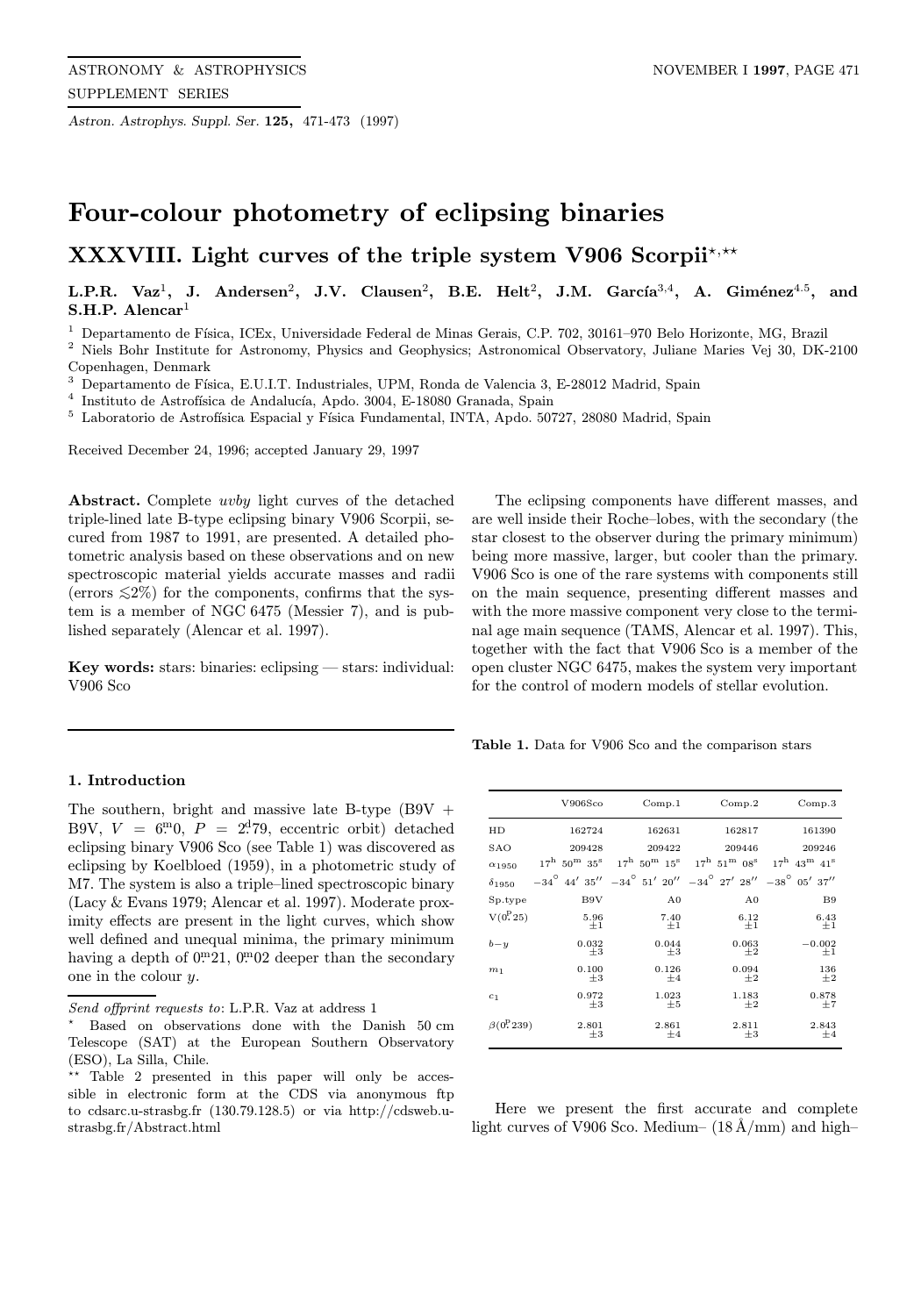

Fig. 1. y magnitude differences and  $b - y$  and  $u - b$  colour index differences V906 Sco–HD 162 631 obtained at ESO, with the theoretical light curves (Alencar et al. 1997)

 $(6 \text{ Å/mm})$  dispersion CCD coudé spectra have also been secured. These data and a study of V906 Sco based on them (published separately, Alencar et al. 1997) yield precise absolute dimensions  $(M_A = 3.253 \pm 0.069 M_{\odot},$  $R_{\rm A} = 3.515 \pm 0.039 R_{\odot}$ ;  $M_{\rm B} = 3.378 \pm 0.071 M_{\odot}$ ,  $R_{\rm B} =$  $4.617\pm0.034~R_{\odot}$  and confirm that the system is a member of Messier 7 (NGC 6475), with an age of  $(2.4 \pm 0.3) \times 10^8$ years. The eclipsing components constitute a visual pair with the third companion, and the slightly eccentric eclipsing orbit probably presents apsidal motion (Alencar et al. 1997).

### 2. Observations

The Strömgren *uvby* system was used in all photometric measurements. During 60 nights (9 nights from Mar. 15 to 29, 1987, 24 from Feb. 30 to Mar. 31, 1988, 14 from Apr. 1 to May 8, 1989, 3 from May 6 to 16, 1990 and 10 from Apr. 4 to 30, 1991) V906 Sco was observed at ESO (La Silla, Chile), with the 50 cm Strömgren Automatic Telescope (SAT) equipped with the six–channel spectrograph–photometer (four channels for simultaneous *uvby* photometry and two channels for simultaneous measurements of  $H_\beta$  narrow and wide filters) and photon counting system described by Nielsen et al.  $(1987)$ . In the measurements a circular diaphram of  $13''$  diameter was used. Apart from the third component of this

triple system, detected spectroscopically, no other stars were detected inside this diaphragm, despite the richness of the field close to V906 Sco (which is approximately in the central projected region of M7). The system has been reported (Van den Bos 1931) to constitute a visual pair; this could not be discerned during our observations, due to the close proximity of V906 Sco and its companion.

Extinction corrections were based on the nightly coefficients from the three comparison stars and other constant stars. When needed, linear or quadratic corrections were applied for correcting for eventual instrumental drifts (uncooled photomultipliers), and/or for variations in the atmosphere transparency during the night. The dead times of the six EMI 9789QA, S11, selected for low dark counts, were accounted for in the reduction procedure.

HD 162 631, HD 162 817 (HR 6 668) and HD 161 390 (HR 6 613) were used as comparison stars and observed alternately between the measurements of V906 Sco. The first two stars are located very close to V906 Sco (maximum projected distance in the sky of  $0.3$ ) while the last one is a bit more distant  $(3°8)$  from the system. All three stars were found to be constant within the observational accuracy throughout the observing periods. The observations of HD 162 817 and HD 161 390 were transformed to  $C_1$  (HD 162631) by means of the constant difference of magnitude between them and  $C_1$  obtained from all nights. For the sake of completeness we repeat here Table 1 from